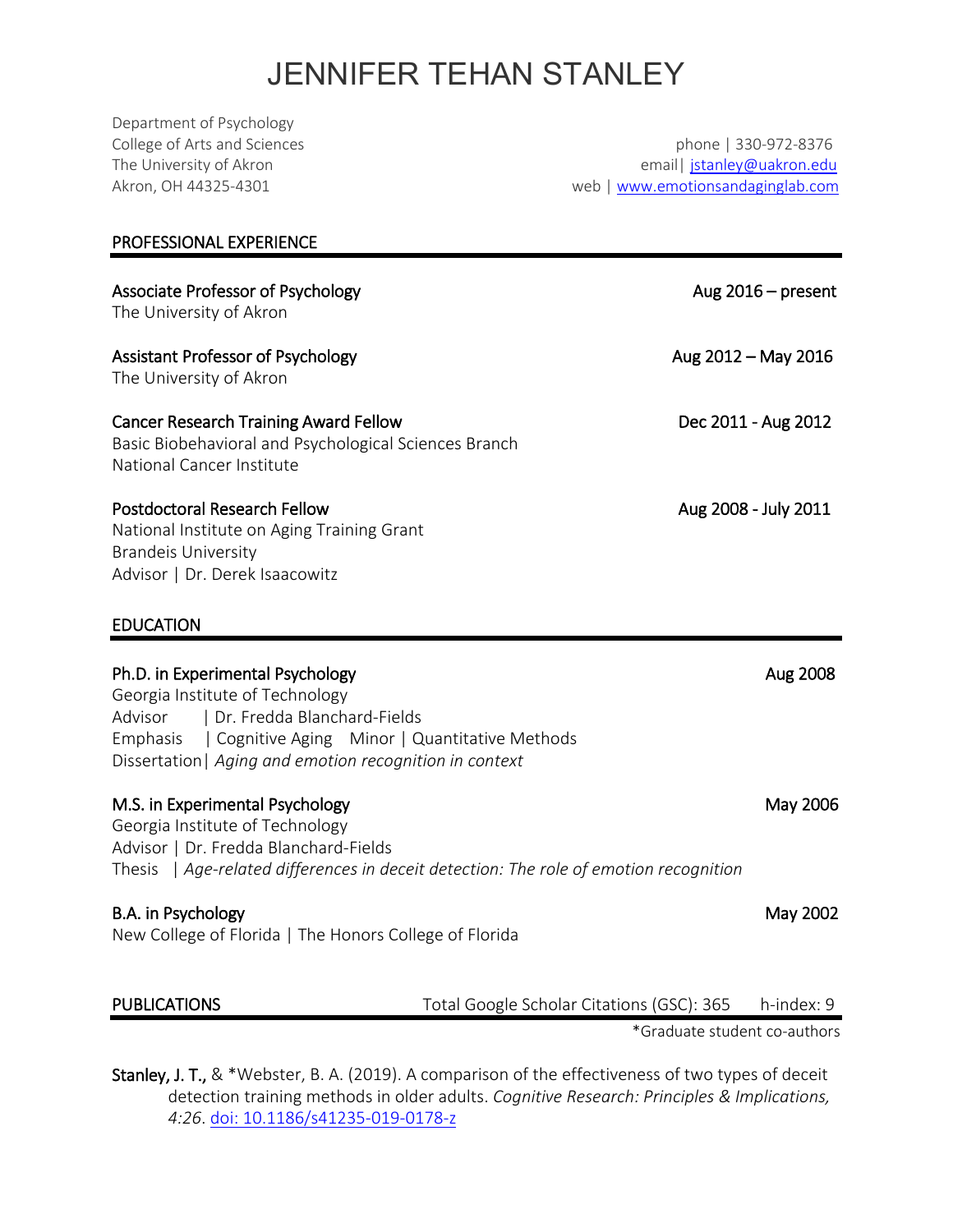- \*Turner, J. R., & Stanley, J. T. (in press). "We" before "me": Differences in usage of collectivistic and individualistic language influence judgments of electability and performance. *Journal of Gerontology: Psychological Sciences.* [doi: 10.1093/geronb/gbz030](https://doi.org/10.1093/geronb/gbz030)
- Levant, R., \*Webster, B. A., Stanley, J. T., & Thompson, E. (in press). The Aging Men's Masculinity Ideologies Inventory (AMMII): Dimensionality, variance composition, measurement invariance by gender, and validity. *Psychology of Men and Masculinity.*  [doi: 10.1037/men0000208](https://psycnet.apa.org/doi/10.1037/men0000208)
- Stanley, J. T., Morrison, L. B., \*Webster, B. A., \*Turner, J. R., & \*Richards, C. J. (2019). An agefriendly university (AFU) assists with technology learning and social engagement among older adults and individuals with developmental disabilities. *Journal of Gerontology & Geriatrics Education, 40*(2), 261-275. [doi: 10.1080/02701960.2019.1572009](https://doi.org/10.1080/02701960.2019.1572009)
- Ferrer, R. A., Stanley, J. T., Graff, K., Klein, W. P., Goodman, N., Nelson, W., & Salazar, S. (2016). The effect of emotion on visual attention to information and decision making in the context of informed consent process for clinical trials. *Journal of Behavioral Decision Making*, 29, 245-253. GSC: 9
- Stanley, J. T., & Isaacowitz, D. M. (2015). Caring more and knowing more reduces age-related differences in emotion perception. *Psychology and Aging, 30,* 383-395. GSC: 27
- Diefendorff, J. M., Stanley, J. T., & Gabriel, A. (2015). Aging and emotional labor processes: An interaction-based model. Chapter in L. Finkelstein, D. Truxillo, F. Fraccaroli, & R. Kanfer (Eds.), *SIOP Organizational Frontiers Series, Facing the Challenges of a Multi-Age Workforce: A Use-Inspired Approach* (pp. 180-205). New York, NY: Routledge. GSC: 4
- Zhang, X., Fung, H. H., Stanley, J. T., Isaacowitz, D. M., & Zhang, Q. (2014). Thinking more holistically as we grow older? Results from different tasks in two cultures. *Culture and Brain, 2,* 109-121. GSC: 3
- Stanley, J. T., Lohani, M., & Isaacowitz, D. M. (2014). Age-related differences in judgments of inappropriate behavior are related to humor style preferences. *Psychology and Aging, 29,*  528-541. GSC: 25
- Stanley, J. T., & Isaacowitz, D. M. (2014). Putting emotional aging in context: Contextual influences on age-related changes in emotion regulation and recognition. Chapter in P. Verhaeghen and C. Hertzog (Eds.), *The Oxford Handbook of Emotion, Social Cognition, and Everyday Problem Solving During Adulthood* (pp. 99-114). New York, NY: Oxford University Press.
- Zhang, X., Fung, H. H., Stanley, J. T., Isaacowitz, D. M., & Ho, M. Y. (2013). Perspective taking in older age revisited: A motivational perspective. *Developmental Psychology, 49,* 1848- 1858. GSC: 47
- Stanley, J. T., Zhang, X., Fung, H. H., & Isaacowitz, D. M. (2013). Cultural differences in gaze and emotion recognition: Americans contrast more than Chinese. *Emotion, 13,* 36-46. GSC: 21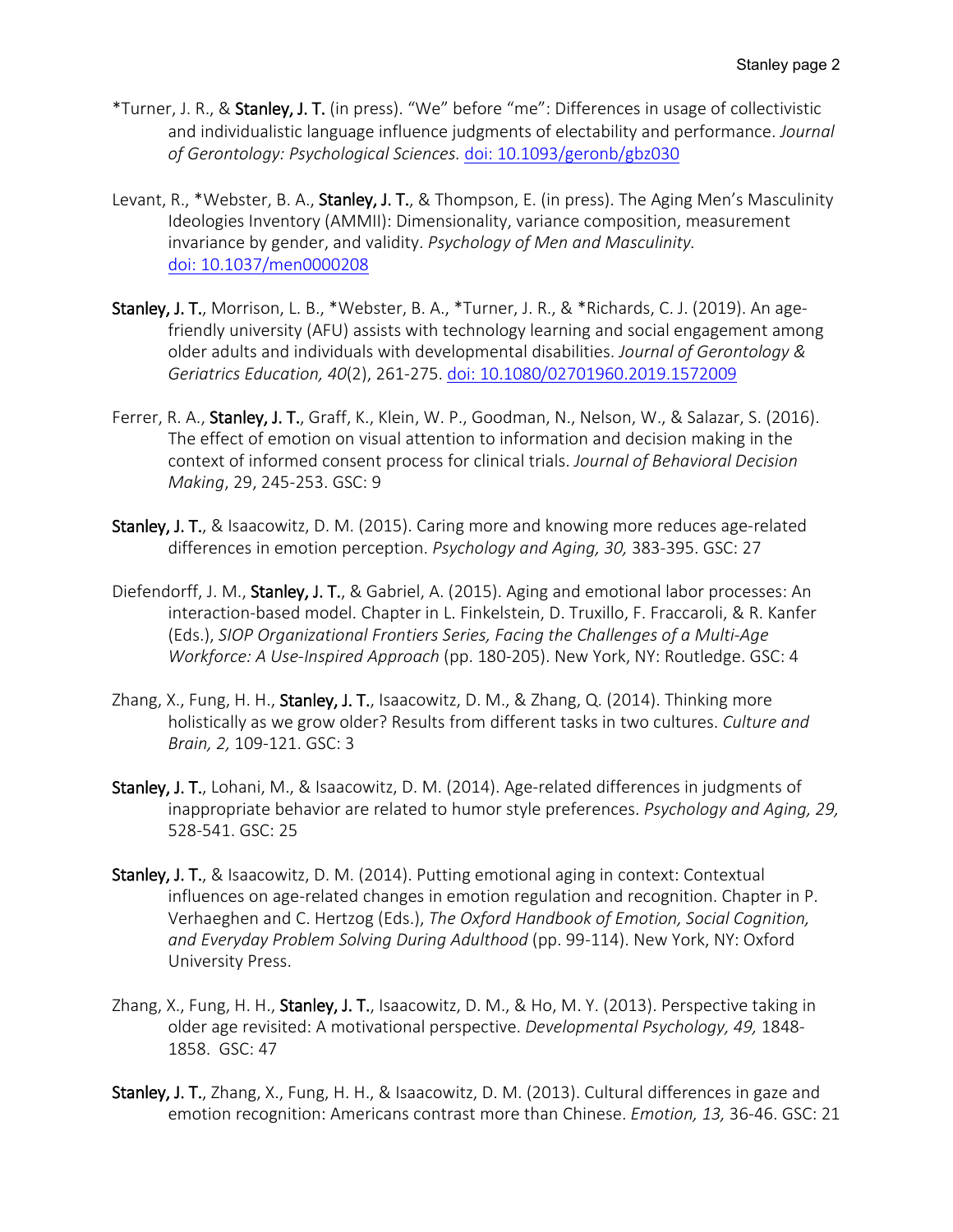- Stanley, J. T., & Isaacowitz, D. M. (2012). Socioemotional perspectives on adult development. In S. K. Whitbourne and M. Sliwinski (Eds.), *The Wiley-Blackwell Handbook of Adulthood and Aging* (pp. 236-253). New York: Wiley-Blackwell.
- Isaacowitz, D. M., & Stanley, J. T. (2011). Bringing an ecological perspective to the study of aging and emotion recognition: Past, current, and future methods. *Journal of Nonverbal Behavior, 35,* 261-278. GSC: 117
- Stanley, J. T., & Isaacowitz, D. M. (2011). Age-related differences in profiles of mood-change trajectories. *Developmental Psychology, 47,* 318-330. GSC: 24
- Stanley, J. T., & Blanchard-Fields, F. (2011). Beliefs about behavior account for age differences in the correspondence bias. *Journal of Gerontology: Psychological Sciences, 66B,* 169-176. GSC: 12
- Stanley, J. T., & Blanchard-Fields, F. (2008). Challenges older adults face in detecting deceit: The role of emotion recognition. *Psychology and Aging, 23,* 24-32. GSC: 71
- Blanchard-Fields, F., & Stanley, J. T. (2007). Aging at work: Managing real and perceived changes in aging workers. In S. W. Gilliland, D. D. Steiner, and D. P. Skarlicki (Eds.), *Managing Social and Ethical Issues in Organizations* (Vol. 5, pp. 83-108). Greenwich, CT: Information Age Publishing, Inc.

#### MANUSCRIPTS IN PROGRESS

\* Graduate student co-authors

- \*Hoemann, K., Vicaria, I. M., Gendron, M., & Stanley J. T. (conditional acceptance). *Introducing a face sort paradigm to evaluate age differences in emotion perception*. Psychology and Aging.
- Allard, E. S., Stanley, J. T., \*Turner, J. R., & \*Harrington, A. K. (R&R, third revision under review). *Age Similarities in matching pro- and contra-hedonic emotional strategies to everyday scenarios*. Aging, Neuropsychology, and Cognition.
- \*Turner, J. R., & Stanley, J. T. (under review). *Harnessing implicit pathways to overcome paternalistic stereotypes assigned to older adults.* Submitted to Journal of Nonverbal Behavior.
- \*Webster, B. A., Stanley, J. T., Thompson, E., & Levant, R. (in prep). *Measurement invariance by age group for a new measure of masculinity ideologies: The Aging Men's Masculinity Ideologies Inventory*.
- Allard, E. S., \*Sedall, S. S., & Stanley, J. T. (in prep). *Target face gaze direction and age differences in emotion perception.*
- Stanley, J. T. (in prep). *Emotion perception and aging: Context matters.*
- Stanley, J. T., \*Webster, B. A., & \*Turner, J. R. (in prep). *Links between mind and body with age: The influence on emotion judgments.* To be submitted to Developmental Psychology.
- Song, X., Zhang, X., Stanley, J. T., Xing, C., Xu, Y., & Chang, Y. (in prep). *Cultural differences in the positivity effect: Arousal also matters*. To be submitted to Psychology & Aging.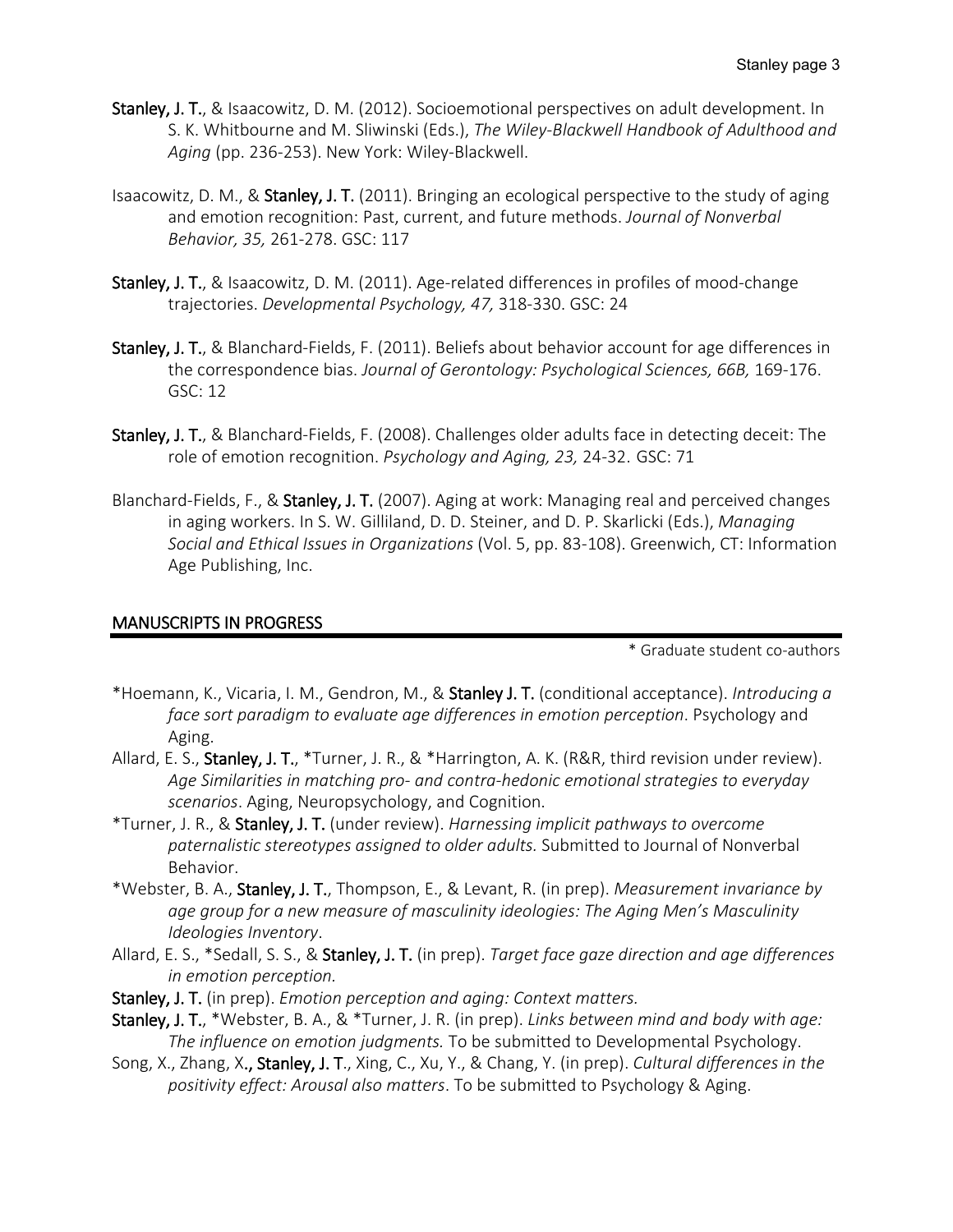#### INVITED TALKS

- Stanley, J. T. (2019, April). *Emotions across the lifespan.* Researcher of the Year Award Address at the annual meeting of the Ohio Association of Gerontology and Education, Oxford, Ohio.
- Stanley, J. T. (2018, October). *Age differences in social judgments: Explanations for why older adults are vulnerable to deception and dislike mean jokes.* Presented as part of the Social/Health Research Brown Bag in the Psychology Department at Kent State University.
- Stanley, J. T. (2017, September). *FaceTime with grandma: Do we grow older and wiser when reading facial expressions*? Presented as part of the Colloquium Series in Psychological Sciences & Human Behavior at Penn State Behrend, Erie, Pennsylvania.
- Stanley, J. T. (2011, March). *Placing age-related differences in emotion recognition in context*. Invited talk presented at the Memorial Conference for Fredda Blanchard-Fields, Atlanta, Georgia.

#### SELECT CONFERENCE PRESENTATIONS THE RESENSE REFEREED ON the basis of abstract

\* Graduate student co-authors; \*\* Undergraduate student co-authors

- \*Turner, J. R., & Stanley, J. T. (accepted). *Young adults' ageist judgments more polarized following videos of older adult speakers in a power pose.* Poster be presented at the annual meeting of the Gerontological Society of America to take place in Austin, TX.
- \*Richards, C. J., & Stanley, J. T. (accepted). *Gender differences in social judgments relate to social experience on the job for older adults.* Poster to be presented at the annual meeting of the Gerontological Society of America to take place in Austin, TX.
- \*Turner, J. R., & Stanley, J. T. (May 2019). *Age differences in endorsement of collectivistic and individualistic language influence judgments of electability and performance.* Poster presented at the annual Association for Psychological Science convention in Washington, DC.
- \*Villalba, A. A., & Stanley, J. T. (May 2019). *Emotion perception task type matters: Older adults perform best under deliberate task conditions.* Poster presented at the annual Association for Psychological Science convention in Washington, DC.
- \*Richards, C. J. & Stanley, J. T. (May 2019). *Individual differences in emotion regulation styles differentially explain emotion regulation success in older adults compared to young adults.* Poster presented at the annual Association for Psychological Science convention in Washington, DC.
- Stanley, J. T., & \*Turner, J. R. (August 2018). *Do links between mind and body decline with age?* Poster presented as part of the late-breaking Early Career Psychologists Research and Innovation Poster Session at the annual convention of the American Psychological Association in San Francisco, CA.
- Stanley, J. T., \*Webster, B. A., \*Turner, J. R., & \*Richards, C. J. (April 2018). *Explaining and mitigating agerelated differences in social judgments: Overview Talk.* Chair of *s*ymposium presented at the annual meeting of the Midwestern Psychological Association in Chicago, IL.
- \*Turner, J. R., & Stanley, J. T. (May 2018). *Power pose perceptions: Proprioception mediates agedifferences in self-reported power.* Poster presented at the biennial meeting of the Cognitive Aging Conference in Atlanta, GA.
- \*Richards, C. J., Stanley, J.T., Morrison, L. B., \*Webster, B. A., & \*Turner, J. R. (May 2018). *Assessment of a pilot intervention to increase comfort with technology and community engagement among older adults and individuals with developmental disabilities.* Poster presented at the biennial meeting of the Cognitive Aging Conference in Atlanta, GA.
- \*Villalba, A., & Stanley, J. T. (May 2018). *A pilot study of age differences in fear-seeking vs. fear-avoiding behaviors in a naturally-occurring fear event*. Poster presented at the biennial meeting of the Cognitive Aging Conference in Atlanta, GA.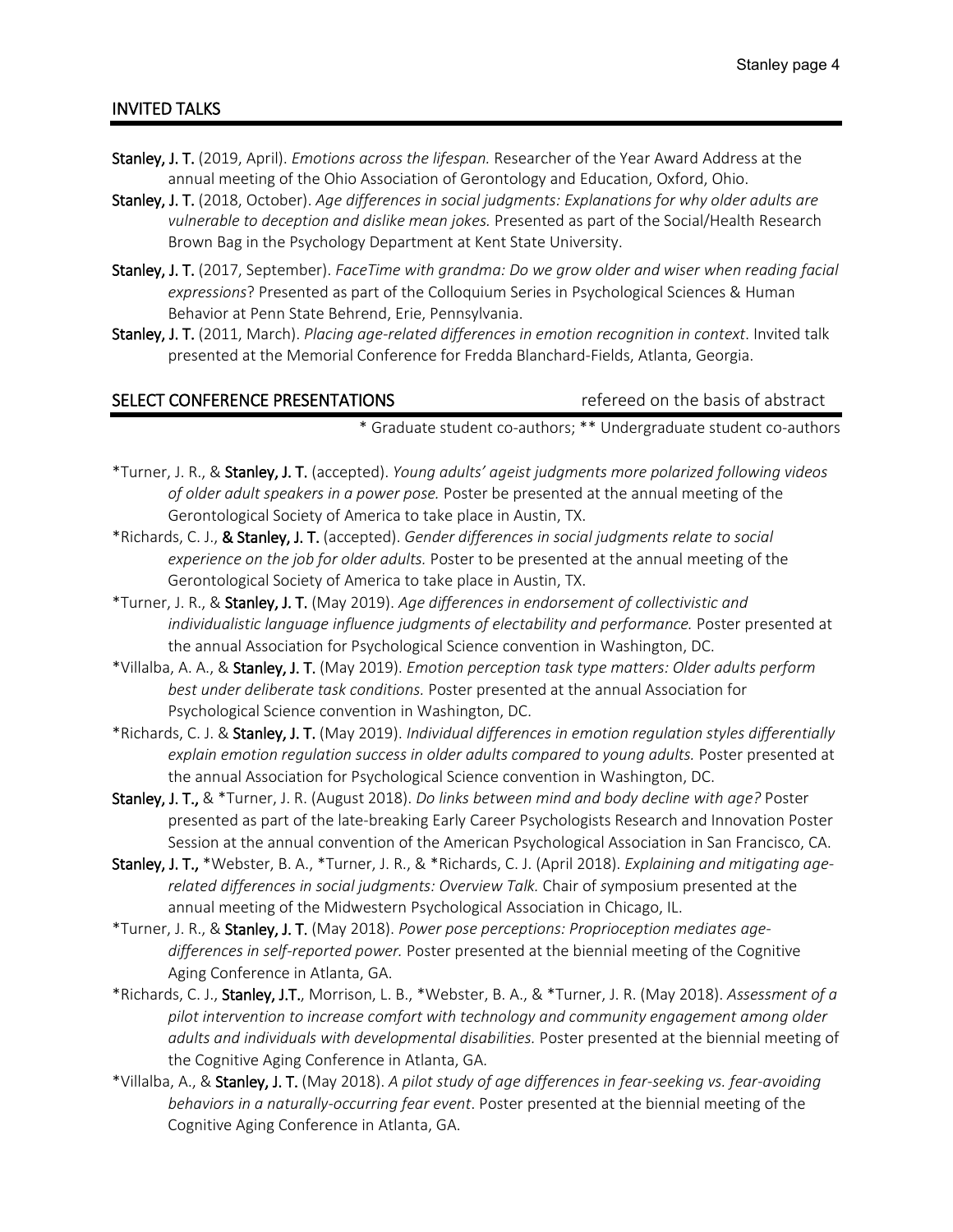- Stanley, J. T. (July 2017). *New methods for studying aging and socioemotional perception symposium: Discussant*. Paper presented at the International Association of Gerontology and Geriatrics World Congress (held every four years) in San Francisco, CA.
- \*Webster, B. A., \*\*Mugnaini, C., & Stanley, J. T. (April 2016). *Valid deception cues differ based on age and liar familiarity*. Poster presented at the annual meeting of the Midwestern Psychological Association in Chicago, IL.
- \*Webster, B. A., & Stanley, J. T. (November 2016). *Young and older adults' deceit detection accuracy as a function of cue type*. Paper presented at the annual meeting of the Gerontological Society of America in New Orleans, LA.
- Stanley, J. T., & Ferrer, R. A. (May 2014). *Incidental emotion influences information processing of a consent form and intentions to participate in a clinical trial.* Paper presented at the annual meeting of the Association for Psychological Science in San Francisco, CA.

# FELLOWSHIPS AND AWARDS

| Midwestern Psychological Association, Fellow                                           | 2019                      |
|----------------------------------------------------------------------------------------|---------------------------|
| APA Early Career Achievement Award                                                     | 2018                      |
| Ohio Association of Gerontology and Education (OAGE) 2018 Researcher of the Year Award | 2018                      |
| Gerontological Society of America, Fellow                                              | 2018                      |
| Cancer Research Training Award, National Cancer Institute                              | Dec 2011 - Aug 2012       |
| RAND Summer Institute Scholarship from National Institute on Aging                     | <b>July 2011</b>          |
| National Institute on Aging Postdoctoral Training Fellowship                           | Aug 2008 - July 2011      |
| National Institute on Aging Pre-doctoral Training Fellowship                           | Summer 2006 - Summer 2008 |
| Georgia Institute of Technology Presidential Fellowship                                | $2003 - 2008$             |

# GRANTS AND SCHOLARSHIPS

#### Funded

Faculty Research Grant Summer Fellowship, University of Akron May 2016-Aug 2016-Aug 2016 Title: *The malleability of age deficits in emotion perception* Role: Principal Investigator Amount: \$10,000

The Retirement Research Foundation Jan 2015 - Jan 2017 Title: *A comparison of the effectiveness of two types of deceit detection training methods in older adults* Role: Principal Investigator Amount: \$61,288

#### Under Review

National Institute on Aging, NIH, R21 FOA PAR-18-882 June 2019 Title: *Aging, motivation, and emotion regulation: Age-related differences in the situational context, pursuit, and effectiveness of instrumental emotion regulation* Status: under review; submitted June 20, 2019 Role: Co-Principal Investigator with Dr. Eric Allard, Cleveland State University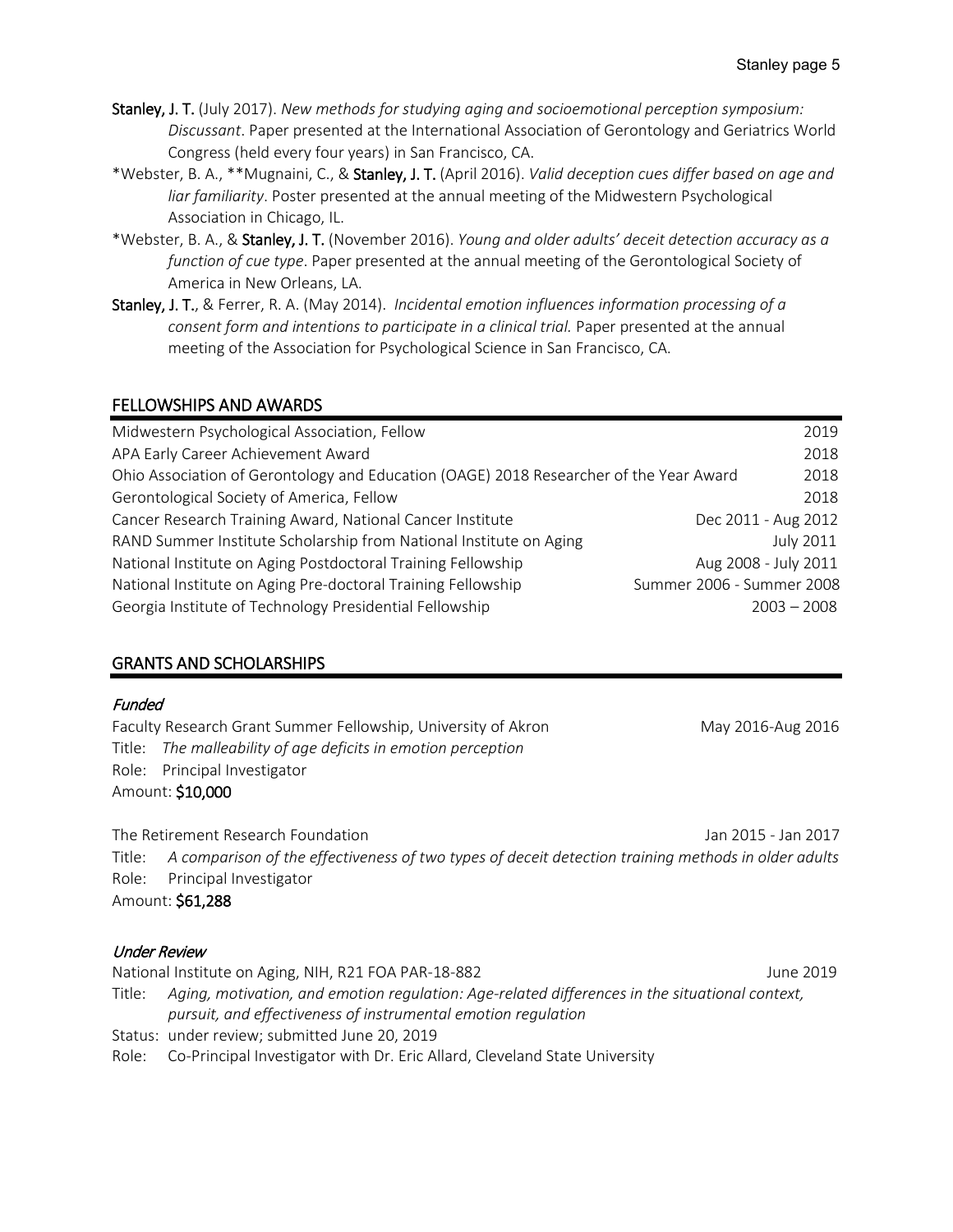National Institute on Aging, NIH, RO3 [investigator-initiated; resubmission] June 2019 Title: *Triggers and outcomes of nostalgic remembrance across the lifespan: Nostalgia as an emotion regulation strategy* Status: under review; submitted July 12, 2019 Role: Principal Investigator, with student co-author Jennifer R. Turner Not Funded National Institute on Aging, National Institutes of Health, R03 [investigator-initiated] October 2018 *Triggers and outcomes of nostalgic remembrance across the lifespan: Nostalgia as an emotion regulation strategy;* not funded Pilot Grant, The Scientific Research Network on Decision Neuroscience and Aging August 2018 *Aging and utilitarian emotion regulation: The adaptive nature of older adults' emotion regulation profiles;*  not funded but scored – only top 50% of applications were scored GSA and Mars Petcare/WALTHAM Human-Animal Interaction & Healthy Aging April 2017 *Human-animal relationships as an emotion regulation resource for older adults;* not funded National Science Foundation, Faculty Early Career Development Program (CAREER) July 2015 *Links between mind and body with age: How crosstalk informs emotional information processing across the lifespan;* not funded David Wechsler Early Career Grant for Innovative Work in Cognition, APF June 2015 *Does expertise in American Sign Language buffer against emotion perception deficits in older adulthood?* not funded Faculty Research Grant, Internal Grant Submission Spring 2014 Spring 2014

National Research Service Award for Individual Postdoctoral Fellows, NIH (F32) Fall 2009 *Optimizing emotion recognition in aging*; not funded

*Links between mind and body with age: The influence on emotion judgments*; not funded

#### TEACHING

*Graduate Courses* Research Methods | Social and Emotional Development across the Lifespan

#### *Undergraduate Courses*

Introduction to Experimental Psychology | Emotion across the Lifespan |Cognitive Processes | Social Psychology

#### **MENTORSHIP**

|  | Primary Advisor, Adult Development and Aging Doctoral Students |
|--|----------------------------------------------------------------|
|--|----------------------------------------------------------------|

Katie (Anna) Harrington Fall 2012 – Summer 2015 Halley Cooper-Shumway Fall 2013 – Fall 2016 Britney Webster, Ph.D. **Fall 2013** – Summer 2019 Jennifer Turner Fall 2015 - present Cassandra Richards Fall 2016 - present Anthony Villalba Summer 2017 - present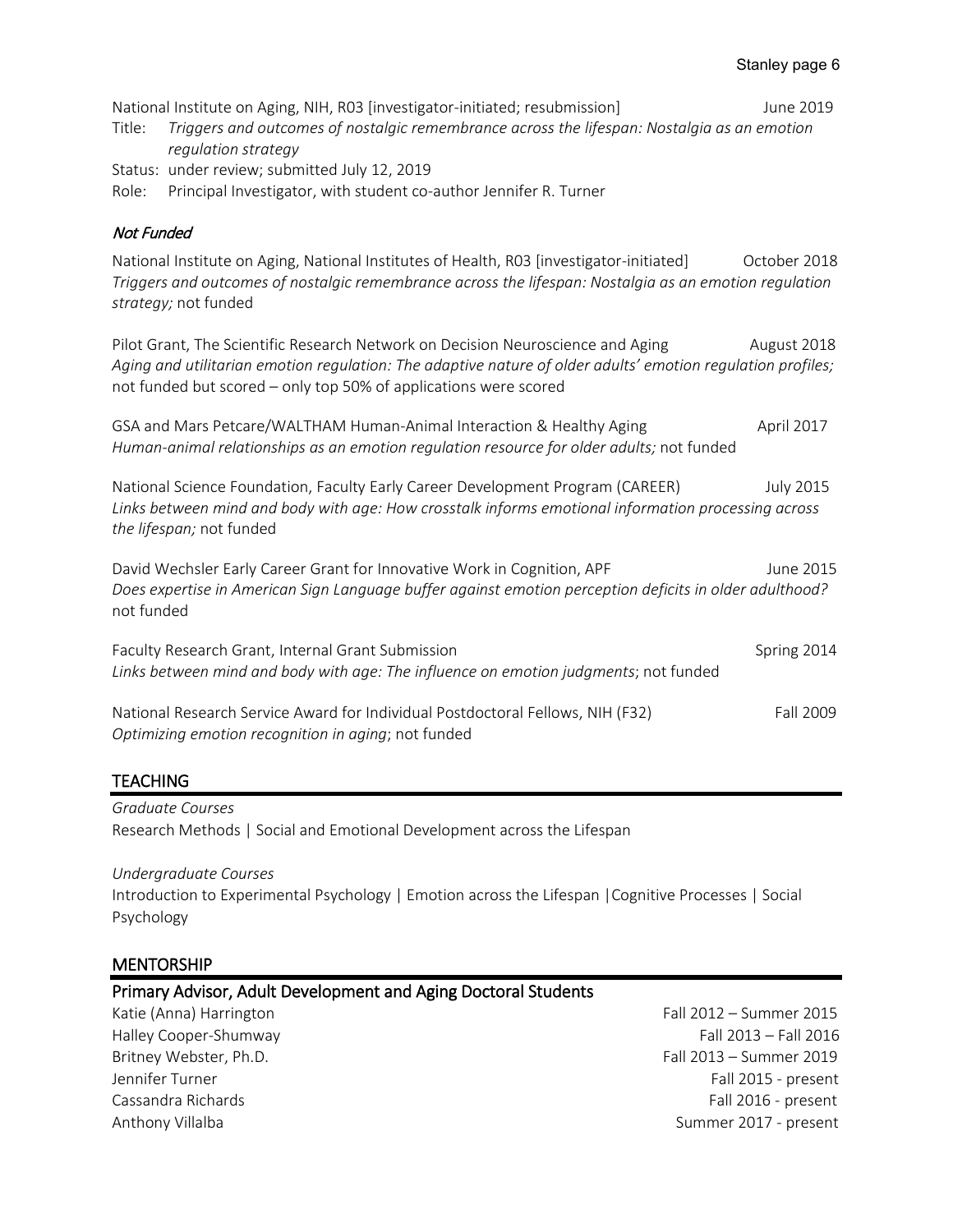# THESIS & DISSERTATION COMMITTEES

Master's Thesis Committees: Katie (Anna) Harrington (Chair), Halley Cooper-Shumway (Chair), Britney Webster (Chair), Jennifer Turner (Chair), Cassandra Richards (Chair), Anthony Villalba (Chair), Megan Nolan (Second Reader), Suzanne Beans, Lucas Hamilton, Jennifer Sublett

Dissertation Committees: Bethanie Cavalier (Counseling), Jennifer Turner (Chair), Britney Webster (Chair), Peter Mallik, Boris Genzer (I/O), Maria Donaldson, Alexandra Zelin (I/O), Ruth Walker, James Houston, Sara Powers, Mary Margaret Harris (I/O), Joshua Pollock, Sarah Grainger (External Examiner, University of Queensland, Australia)

#### **SERVICE**

NATIONAL & PROFESSIONAL SERVICE Associate Editor, *Innovation in Aging* November 2017-present *Psychological Topics*

Associate Editor, Experimental Aging Research 2019-present

*Cognitive and Social Topics*

Ad hoc reviewer, Publons Review Metrics: Median of 3 reviews per month 2008-present *Aging, Neuropsychology and Cognition; British Journal of Social Psychology; Cognition & Emotion; Consciousness and Cognition; Developmental Psychology; Emotion; Experimental Aging Research; Frontiers in Emotion Science; Journal of Experimental Psychology: Applied; Journals of Gerontology: Psychological Sciences; Neuroscience and Biobehavioral Reviews; PLoSONE; Positive Psychology; Psychological Bulletin; Psychology and Aging; Sex Roles; Scientific Reports Nature; Social Behavior and Personality; Social Cognition* 

#### Grant Reviewer

| APA Division 20 Graduate Student Awards                                                   | April 2019       |
|-------------------------------------------------------------------------------------------|------------------|
| APA Dissertation Awards                                                                   | October 2018     |
| Social Sciences & Humanities Research Council of Canada, External reviewer, Insight Grant | 2015 & 2018      |
| Swiss National Science Foundation, External reviewer                                      | <b>July 2017</b> |
| Netherlands Organisation for Scientific Research (NOW), External reviewer, Vidi Award     | December 2015    |
| Early Career Reviewer Program, NIH; Accepted for participation                            | August 2014      |
|                                                                                           |                  |

#### Abstract Reviewer

American Psychological Association Convention (Div 20) Dec 2017 & 2018 Gerontological Society of America Meeting 2013-present Midwestern Psychological Association Meeting 2017- present

# APA Division 20 – Adult Development and Aging Manuscotic Multiple 2017-August 2020

Member-at-Large (elected position); Education Committee Chair

| UNIVERSITY SERVICE                                                                                 |                         |
|----------------------------------------------------------------------------------------------------|-------------------------|
| Faculty Research Committee                                                                         | September 2017-May 2020 |
| Chair of Planning Committee 40 <sup>th</sup> Anniversary Institute for Life                        | Spring 2016             |
| Span Development & Gerontology                                                                     |                         |
| UA Speakers Team                                                                                   |                         |
| Guest Speaker for Melissa Curtin's AP Psychology Class, Cuyahoga Falls High School Feb 2017 & 2018 |                         |
| Host to Melissa Curtin's AP Psychology Class at University of Akron                                | Feb 2017                |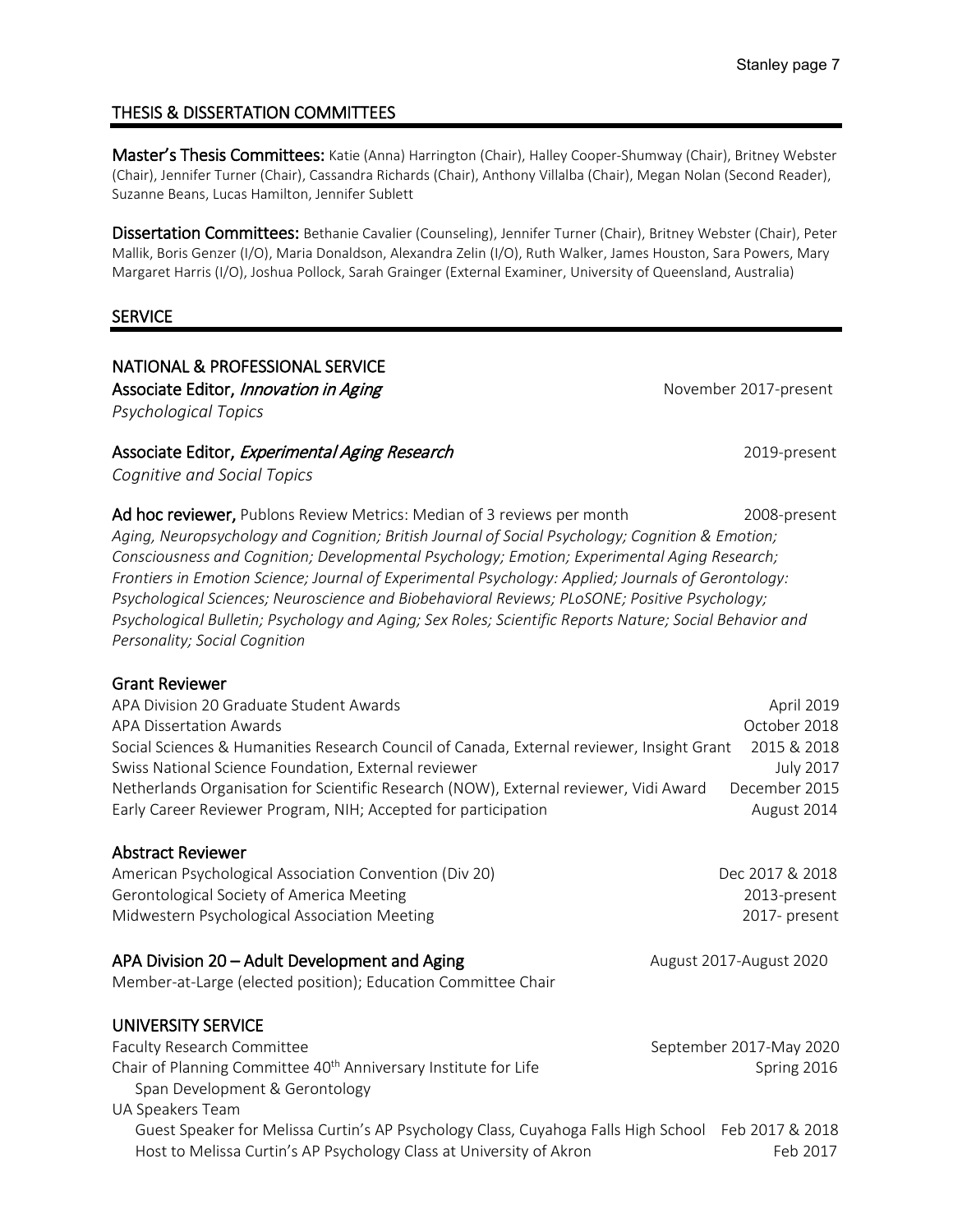#### DEPARTMENTAL SERVICE

| Workload Policy Committee, Chair                         | Spring 2019             |
|----------------------------------------------------------|-------------------------|
| Psi Chi Faculty Advisor, University of Akron Chapter     | Fall 2017 - Fall 2018   |
| Gerontology Club Faculty Advisor, University of Akron    | Fall 2017 - present     |
| <b>AAUP Department Liaison</b>                           | Fall 2017 - present     |
| Merit Review Committee                                   | 2016-present            |
| Chair of Department Chair Evaluation Committee           | Spring 2016             |
| ADA Brown Bag Coordinator                                | Fall 2014-present       |
| ADA Program Chair                                        | Fall 2015 - Spring 2018 |
| Psychology Department Statistics and Computers Committee | Fall 2012-present       |
| ADA Program Graduate Admissions Co-Chair                 | Fall 2012-Spring 2018   |
| E-Prime Workshop                                         | Fall 2012               |

# COMMUNITY SERVICE

| Talk to residents at Sutliff I Apartments: Emotions and Aging Research             | March 12, 2018    |
|------------------------------------------------------------------------------------|-------------------|
| Talk to East Central Ohio Mensa Chapter: Humor and Aging                           | May 29, 2015      |
| Talk to the Association of University of Akron Retirees Luncheon: Aging & Emotions | October 8. 2014   |
| Talk to Rockynol residents: Aging and Emotions                                     | November 15, 2013 |

# PROFESSIONAL DEVELOPMENT

| Student Bandwidth: Pre-Rethinking Race Workshop by Cia Verschelden, Ph.D. | Feb 2019  |
|---------------------------------------------------------------------------|-----------|
| Grant Writers' Seminars and Workshops: Write Winning Grant Proposals      | Dec 2017  |
| FACS Workshop by Erika Rosenberg, Ph.D. Berkeley, CA                      | Jan 2015  |
| RAND Summer Institute on Aging                                            | July 2011 |

# PROFESSIONAL AFFILIATIONS

The Gerontological Society of America, Fellow (member since 2004; Fellow as of May 2018) Senior Fellow, Institute for Life Span Development & Gerontology Association for Psychological Science Midwestern Psychological Association (member since 2013; Fellow as of March 2019) American Psychological Association American Psychological Association, Division 20 (Adult Development & Aging)

#### MEDIA

- St. Clair, J. (2015, January 12). Humor and the emotions of aging. Exploradio. Kent, OH: 89.7 WKSU. <http://www.wksu.org/news/feature/exploradio/41559>
- Keppler, C. (2014, October 31). Aging and humor study. *Morning show.* Akron, OH: 1590 AM WAKR.
- Morris, A. (2014, October 29). Humor study. L*ights, Camera, Akron!* Akron, OH: ZTV University of Akron.
- Heldenfels, R. (2014, October 22). Laughing matters: Study considers how age affects sitcom amusement. *Akron Beacon Journal*, pp. A1, A6 [front page, below the fold].
- Izadi, E. (2014, October 9). What's so funny? Depends on your age. *The Washington Post.* Retrieved from www.washingtonpost.com
- McIntyre, M. K. (2014, October 3). What's so funny? It's a question of generations. *The Plain Dealer*, p. A8.
- Dahl, M. (2014, October 2). Your grandma doesn't care for mean jokes. *New York Magazine Science of Us*. Retrieved from www.nymag.com.